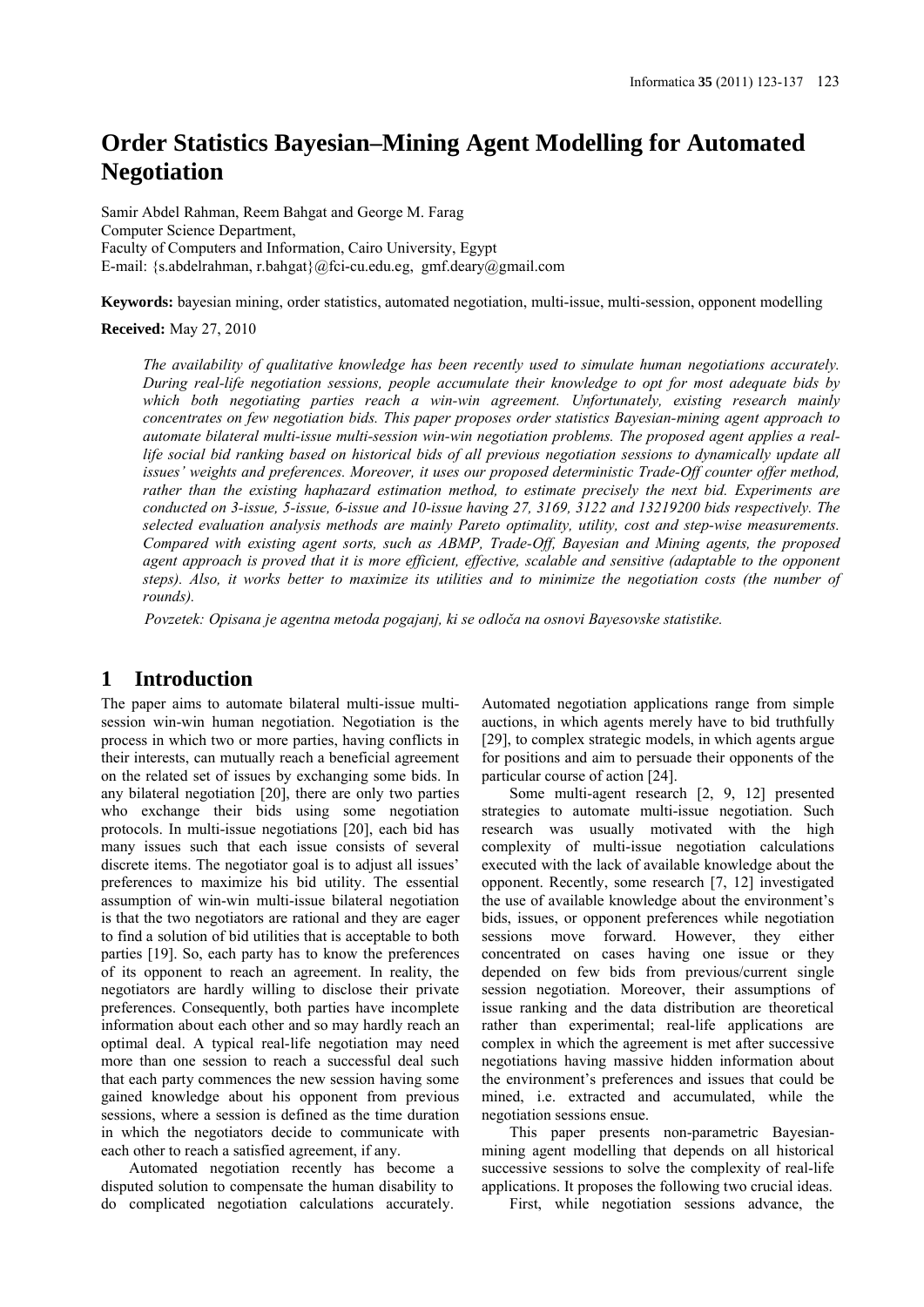proposed model gradually learns how to reduce the number of session rounds and to maximize the expected utility upon the ratio of accepted bids. To do that, the model weighs the bids, similar to the human ranking, by which the first bid from each session is the most significant bid and the current session is the most vital session. The model then utilizes order statistics, nonparametric, Bayesian learning to model the opponent preferences and profiles which deals with any unknown data distribution.

Second, a proposed trade-off counter-offer method is used to estimate the next bid more precisely. This is done by replacing existing randomness trade-off method with a proposed partial derivative utility function.

Our experiments are set up against some well-known existing agent approaches using 3-issue, 5-issue, 6-issue and 10-issue applications. We use some evaluation criteria, namely Pareto optimality, utility, cost (number of rounds), step-wise (sensitivity analysis and class studies), and confidence interval calculations. It is experimentally proved that any agent following our proposed model is efficient, effective and sensitive to the opponent steps. Also, the proposed agent scalability is verified as the agent guarantees these features on 10 issue applications.

In comparison with current negotiation approaches, the contributions of the proposed non-parametric Bayesian-mining approach are as follows:

- 1-It works with any negotiation data distribution; all current approaches assume normal distribution of data, which is not necessarily true.
- 2-The agent outcomes are more effective and sensitive as the agent can benefit from the historical data of all previous negotiation sessions.
- 3-When our agent is involved in the negotiation, better agreement is reached fast.
- 4-When our agent is involved in the negotiation, both negotiators tend to maximize their utilities.
- 5- Our approach is scalable for large data set, while authors of the other approaches state that they have to adapt their models, if possible, to make them acquire such a feature.

The remainder of this paper is organized as follows. The next section discusses other negotiation approaches. Section 3 outlines the evaluation methods stated in the literature. Section 4 presents the overall proposed approach with its assumptions and parameters. Section 5 demonstrates the proposed Bayesian-mining approach. Section 6 presents the proposed counter-offer enhancement. Section 7 shows the experimental results. The paper is concluded with Section 8.

## **2 Related work**

ABMP strategy [15, 16] takes the agent's own utility space in which the next bid utility has less value than the previous one. Unfortunately, the strategy does not use any domain or opponent knowledge. Also it does not search through the negotiation outcome space for results that are mutually beneficial for both parties. Therefore, this strategy is inefficient in complex negotiation domains although it is shown that it outperforms humans in small domains [1].

Trade-off strategy [9] is based on similarity and isocurve criteria. In this strategy, the agent tries to find a bid similar to his previously proposed one and to be simultaneously suitable for his opponent. However the random nature of its search impacts on its efficiency. Another disadvantage is its difficulty to determine the bid suitability for the opponent's utility without having any knowledge about his preferences. So, it always needs a complement strategy to detect the opponent preferences.

Bazaar model [33] is a learning approach for sequential decision making in a single session single issue (the price) negotiation. It works by generating random numbers of upper and lower limits for the agent's reservation price to ensure the existence of agreement zone. However, the negotiation model is dedicated only to the price issue which is already known earlier to both agents.

A Bayesian Markov chain model [21] was presented to learn the opponent preferences in single issue negotiation. Its major defect is that it does not have a state-memory to save all negotiation movements since it depends only on the negotiation current state to predict the future bids. Moreover, it works only on a single issue.

Kernel Density Estimator model [7], based on [9], provided a kernel estimation method that depends on the difference between two bids to predict the issue weight. Therefore, the estimator doesn't use its whole available negotiation history to define its kernel. Moreover, it does not provide a learning method for estimating the issue weights, hence, it may be used effectively only with single issue negotiations.

A Bayesian learning modelling [12] was presented to learn an opponent model, i.e. the issue preferences and priorities of the opponent. Unfortunately, the model uses single session only to know the opponent preferences. In most cases, the session has few bids to learn and thus the gained knowledge is often imperfect. Also, it enumerates all possible issue-weight ranks to form the weighted issue hypothesis space which makes the space considerably huge. Moreover, as most strategies do, it assumingly considers the negotiation data to follow the normal distribution which contradicts with real human negotiations.

[18] proposed a theoretical means to acquire negotiation knowledge from a batch of previous bids in previous sessions of negotiations within the e-Marketplace field. The model gives weights for each issue and related items based on the accept/reject probabilities. Then it sums these probabilities to weigh the related bid and finally it ranks the bids' weights to select the bid with the highest weight given that it was not previously selected. The authors report that they theoretically open the door for mining negotiation research. Unfortunately, the issue weight calculation doesn't consider the shape of issue evaluation function which yields some wrong bid selections. Moreover, the selected bid may not be the optimum choice for both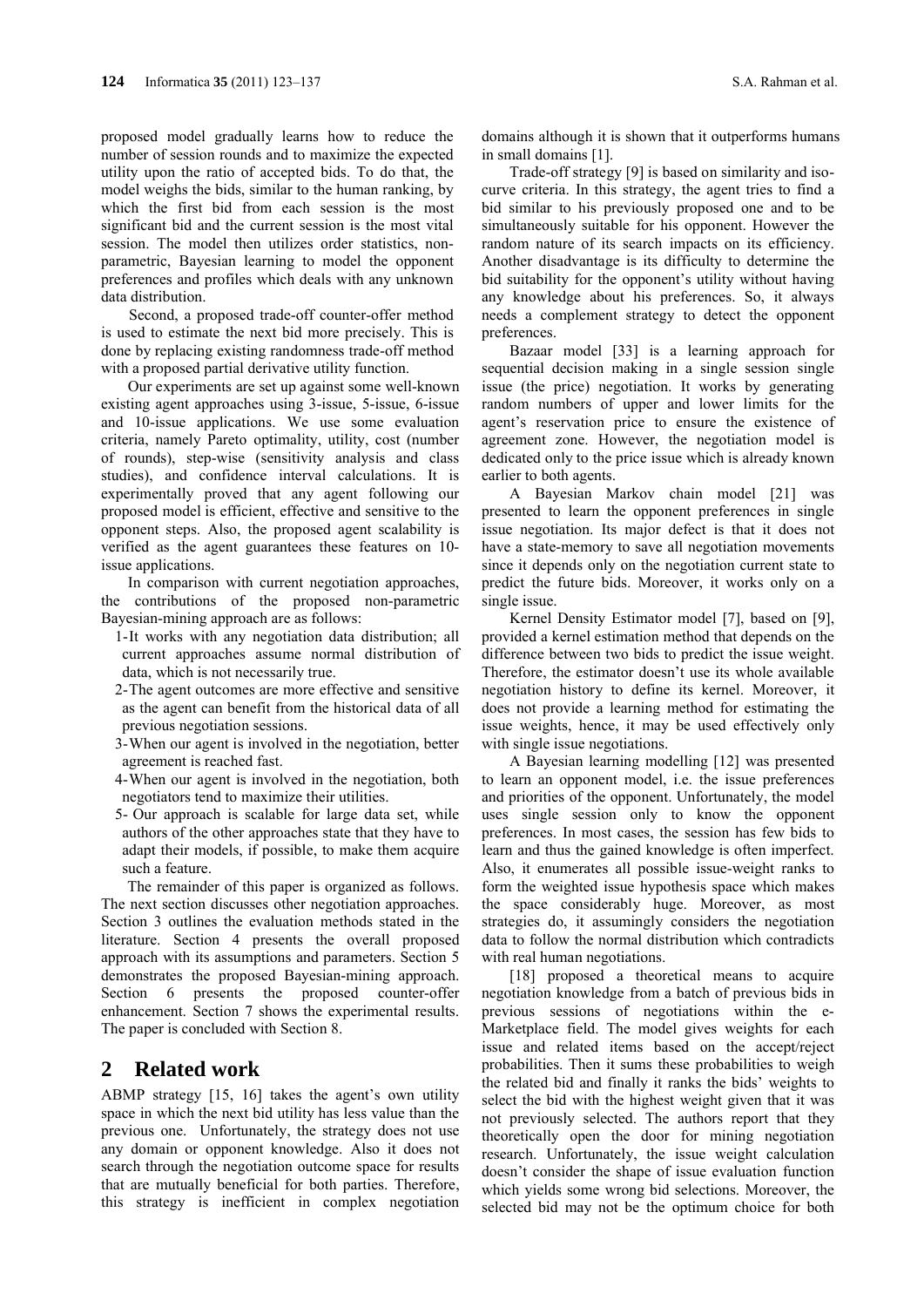buyers.

As shown above, current automated negotiation strategies don't exploit all historical bids to enhance the negotiation outcomes. Moreover, they follow some theoretical assumptions which make the negotiation relatively far from reality.

We compare our work with the above mentioned approaches to prove our approach's efficiency, effectiveness, sensitivity to the opponent steps, and scalability. Fortunately, some research, such as [12, 23], tried to prove the scalability of their approaches. They report that it is not easy for any model to sustain high dimensional specifications. The authors of Bayesian Learning model [12] show that they modify their model to make it scalable for 10-issue applications and when compared with the Trade-Off agent, both performances were similar to each other as the agents stay close to the Pareto frontier. In [23], a system of artificial adaptive agents (AAAs), is created and tested for 10-issue against the human agents to evaluate their performance. The authors find that in high dimensions, such as 10-issue, it is very complicated to make a suitable comparison of the behavior and the performance between AAA and human agents since neither the two agents may outperform each other.

Before presenting the proposed framework strategy (Sections 4, 5 and 6), it is also worth exploring the reallife win-win bilateral game strategy. Three cases are possible. The first case is when both players are unprofessional or not able to accumulate knowledge about each other, then the game outcomes are weak. The second case is when one of them is skilful to gain experience from his opponent tactics, then he outperforms his opponent even if he commences the game weakly. Moreover, the game outcomes are relatively high. The last case is when both players are professional, i.e. they can benefit or learn knowledge about the tactics of each other, which may positively affect both of them on the general results of the game. If such game is negotiation, then people benefit from the past/current sessions to achieve the best, even if they have little initial data about their opponents. People always give the highest priority to the first bid in each session and lower priorities to successive bids. Also, they give weights to previous sessions and their bids but the weights reduce as the sessions are further away from the current session.

## **3 Evaluation methods**

Most existing automated negotiation approaches consider mainly Pareto optimality [6, 8, 27], utility [17, 31], cost (number of rounds) [33] and step-wise (sensitivity analysis and class studies) [13] criteria as their evaluation methods. They consider the negotiation of an agent efficient if its outcomes have rapidly reached the Pareto Frontier with the maximum utilization and the minimum number of rounds. Also, they prove the agent effectiveness using Pareto optimality and sensitivity analysis. People, then, apply sensitivity analysis and class studies to test the negotiator adaptability to the

opponent preferences. We use all these methods to evaluate our proposed model.

#### **3.1 Pareto Optimality**

This method is to measure the distance of the negotiation outcome to the Pareto Frontier. A deal is Pareto optimal (or Pareto efficient), if it is not dominated by any other deal. In other words, a deal is Pareto optimal if it is the best agreement among all negotiation agents. When the deal is Pareto optimal, the negotiation should end with such an agreement [17, 31].

#### **3.2 Cost Analysis**

The cost of a negotiation process is measured by the number of proposals (rounds) exchanged before reaching an agreement [33]. The agent is efficient if it does fewer rounds to reach optimum agreement with its opponent.

#### **3.3 Utility Analysis**

An automated negotiation strategy should guarantee its agent to reach the maximum utilities when the agreement deal is committed. An efficient negotiation strategy models its agent such that it swiftly increases the outcomes while the negotiation sessions advance.

#### **3.4 Sensitivity Analysis**

In the sensitivity analysis [13], not only the study of negotiation outcomes is essential, but also the investigation of the agent faults which are realized throughout the negotiation activities. Another useful sensitivity analysis of the opponent preferences is to dynamically find out the negotiation characterizations. It can be defined by comparing the percentage (Equation 1) of fortunate, nice and concession steps that increases the opponent's utility to the percentage of selfish, unfortunate and silent steps that decreases it. Spontaneously, an agent which only achieves steps increasing its opponent utility can be said to be sensitive to its opponent requirements.

A single negotiation step between an agent current bid and the previous one for that agent which is written as [13] based on utilities as follows:

$$
\Delta_a(s) = U_a(b') - U_a(b) \quad (1)
$$

For a step  $s = b_a \rightarrow b'_a$ ,  $a \in \{S, O\}$ , for the Agent

*S* and its Opponent *O*, to denote the utility difference of two bids *b* and *b'* in the utility space of agent *A*. From the point of view of the agent *S*, the negotiation step *s* is classified as [13]:

- *Fortunate Step*, denoted by  $(S^+, O^+),$  iff: *∆S(s)*>0, and *∆O(s)*>0.
- *Selfish Step*, denoted by  $(S^+, O_<)$ , iff: *∆S(s)*>0, and *∆O(s)≤* 0.
- *Concession Step*, denoted by  $(S-, O_>)$ , iff: *∆S(s)*<0, and *∆O(s)≥* 0.
- *Unfortunate Step*, denoted by  $(S_0, O_1)$ , iff: *∆S(s) ≤*0, and *∆O(s)* <0.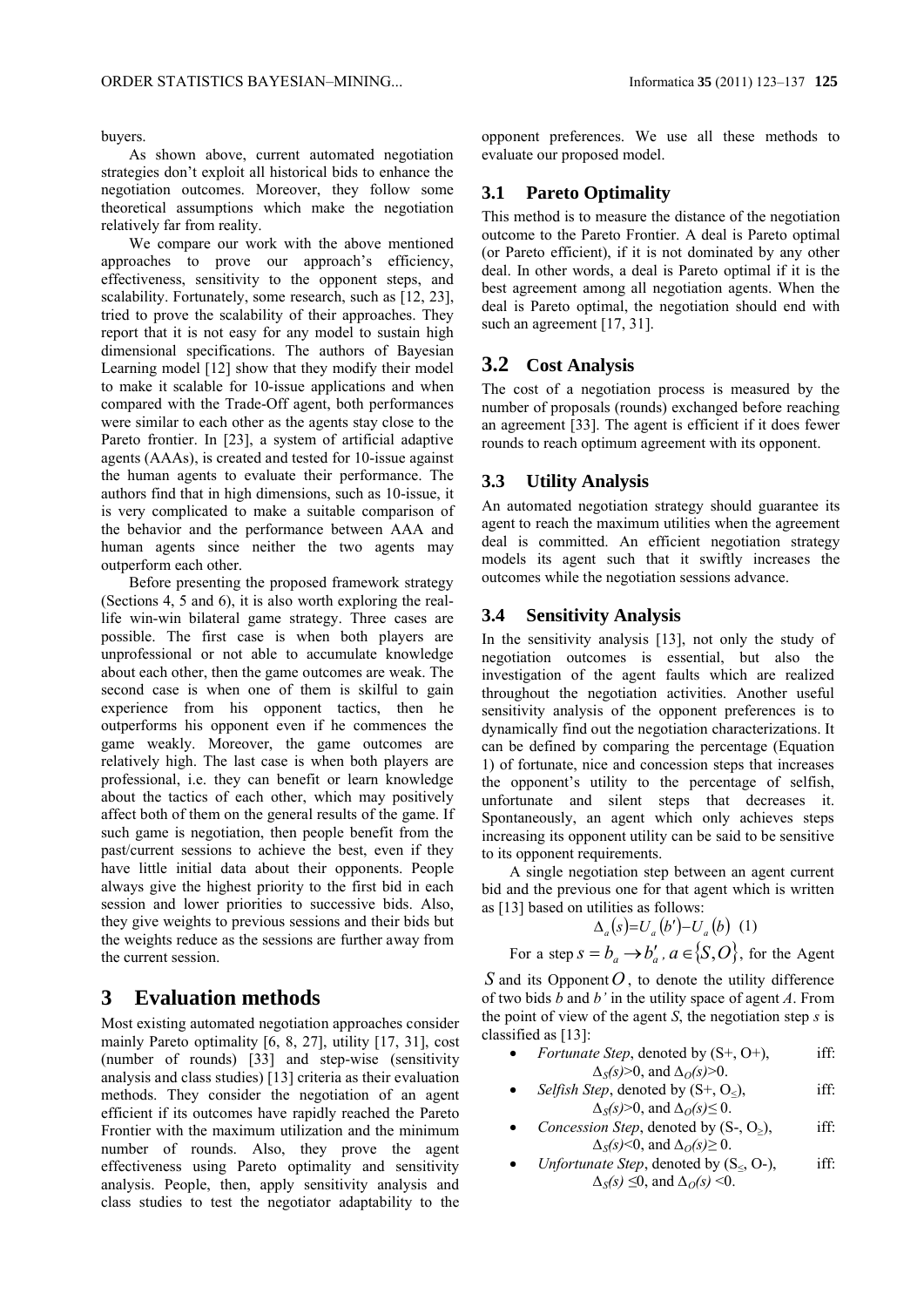• *Nice Step*, denoted by (S=, O+), iff:  

$$
\Delta_S(s)=0, \text{ and } \Delta_O(s)>0.
$$

• *Silent Step*, denoted by (S=, O=), iff: 
$$
\Delta_S(s)=0
$$
, and  $\Delta_O(s)=0$ .

The measure for sensitivity of the agent *A* (Equation 2) to its opponent's preferences is defined for a given trace *t* [13] which includes all session bids for both agents.

$$
sensitivity_{a}(t) = \left( \frac{((\%_{Fortunate}(t_{a})) + (\%_{Nice}(t_{a})) + (\%_{concession}(t_{a})))}{((\%_{Selfish}(t_{a})) + (\%_{Unformation}(t_{a})) + (\%_{Silent}(t_{a})))} \right) (2)
$$

If *sensitivity<sub>a</sub>(t)<1*, then an agent is more or less insensitive to opponent preferences. If *sensitivitya(t)>*1, then an agent is more or less sensitive to the opponent's preferences. The sensitivity notion is *asymmetric*, i.e. one agent may be sensitive to the other's preferences, but not vice-versa.

### **3.5 Class Studies**

Given a trace (session offers)  $t = \langle b_s^1, b_o^2, b_s^3 \rangle$  of offers,  $t^i$  denotes the  $i^{th}$  element of this sequence,  $t_{s}(t_{o})$  denotes the sequence of steps from *t* that are made by the agent himself (opponent),  $t_c$  denotes the subsequent steps that belong to a class c and finally  $t_{a}$ , written  $t_{ac}$ , denotes the subsequent steps by  $a \in \{S, O\}$  that belong to class *c*; where the class *c {Fortunate, Nice, Concession, Selfish, Unfortunate, Silent}* (Section 3.4). In this research, we are interested in two essential metric measures namely:

#### **Total utility difference per class**

The pair  $Total_c(t)$  of sums of utility differences in all steps of class *c* in a sequence *t* of steps is defined by:

 $Total_c(t) = Total_{Sc}(t)$  (3)

Where for any agent

$$
a \in \{S, O\} \colon \text{Total}_{ac}(t) = \sum_{i} \Delta_{a} (t_{c}^{i})
$$

#### **Average Utility Difference per Class**

The pair  $u$ - $Ave_c(t)$  of average differences in utility in all steps in class *c* in a sequence *t* of steps is defined by:

$$
u-Ave_c(t) = u-Ave_{Sc}(t)
$$
 (4)

Where for any agent

$$
a \in \{S, O\} \colon \text{Total}_{ac}(t) = \sum_{i} \Delta_{a} (t_{c}^{i}) / \# t_{c}
$$
\nHere #t<sub>c</sub> is the number of steps of class *c* in trace *t*.

This metric measures the average utility conceded per negotiation step [8]. Negotiation strategies could be observable as negotiation dance patterns. For example, the success of a strategy that is supposed to learn its opponent's preferences can be verified by checking whether the frequency and/or the size of unfortunate steps over a negotiation trace decreases. Such patterns can be seen as a measure of adaptability of a party to its opponent.

## **4 The proposed approach**

The proposed framework handles a bilateral multi-issue multi-session win-win negotiation (Section 1); the agents are rational to be involved in such negotiation. All negotiating agents work independently to maximize their utilities such that all of them win. The negotiation bids are independent which means that the values of bid preferences and issues are not derived from the other bid values. One essential assumption is that the data distribution is unknown. Two other crucial assumptions are related to bids' ranking and bid selection (Section 5). Finally, the model utility function is assumed to be a linear summation (Equation 5)

$$
U = \sum_{i=1}^{n} w_i \ e_i \ [8, 12] \qquad (5)
$$

Where  $w_i$  is the issue weight and  $e_i$  is the issue evaluation function;  $e_i \in [0,1]$ .

Beside the model utility function, the main model equations are issue hypothesis space function (Equation 13) and order statistics Bayesian-mining conditional probability function (Equation 14). Using the evaluation methods (Section 3) to test the proposed model, the following steps are orderly done:

1. The model utility function is calculated.

2. Using the above assumptions, bid weighted issues *W* is calculated (Sections 5.2 and 5.3).

3. Issue hypothesis space (Equation 13) of all bids is defined as the Cartesian product of the shapes of the issue evaluation functions  $e_i$  (Equation 5) and  $w$  (Step 2).

4. At each bid arrival, the prior probability  $P(H_i)$ ;  $H_i \in H$ 

is updated using Bayesian-Mining Learning approach (Section 5.4) and the Bayesian rule of historical bids order statistics (Equation 14).

*5.* The proposed counter-offer  $b_{t+1}$  (Equation 22) using expected utility  $\bar{u}(b)$  (Equation 21) is updated using (Equations 20 and 5).

Throughout the Steps (2-5), all possible bids transactions are recorded including session *id*, bid <issues, items, weights, utility, rank>, and opponent acceptance status (Yes/No).

## **5 Mining the opponent profiles**

The order statistics Bayesian-mining strategy is to minimize the number of session rounds of an agent as well as to maximize its utility. The agent rationality is increased whilst the negotiation sessions advance. Also, it is proportionally boosted with the opponent rationality. The opponent results depend on its preferences and behaviour. Fortunately, any opponent always gains from playing against the proposed agent since the game session rounds are extremely diminished, hence, the agreement is reached faster.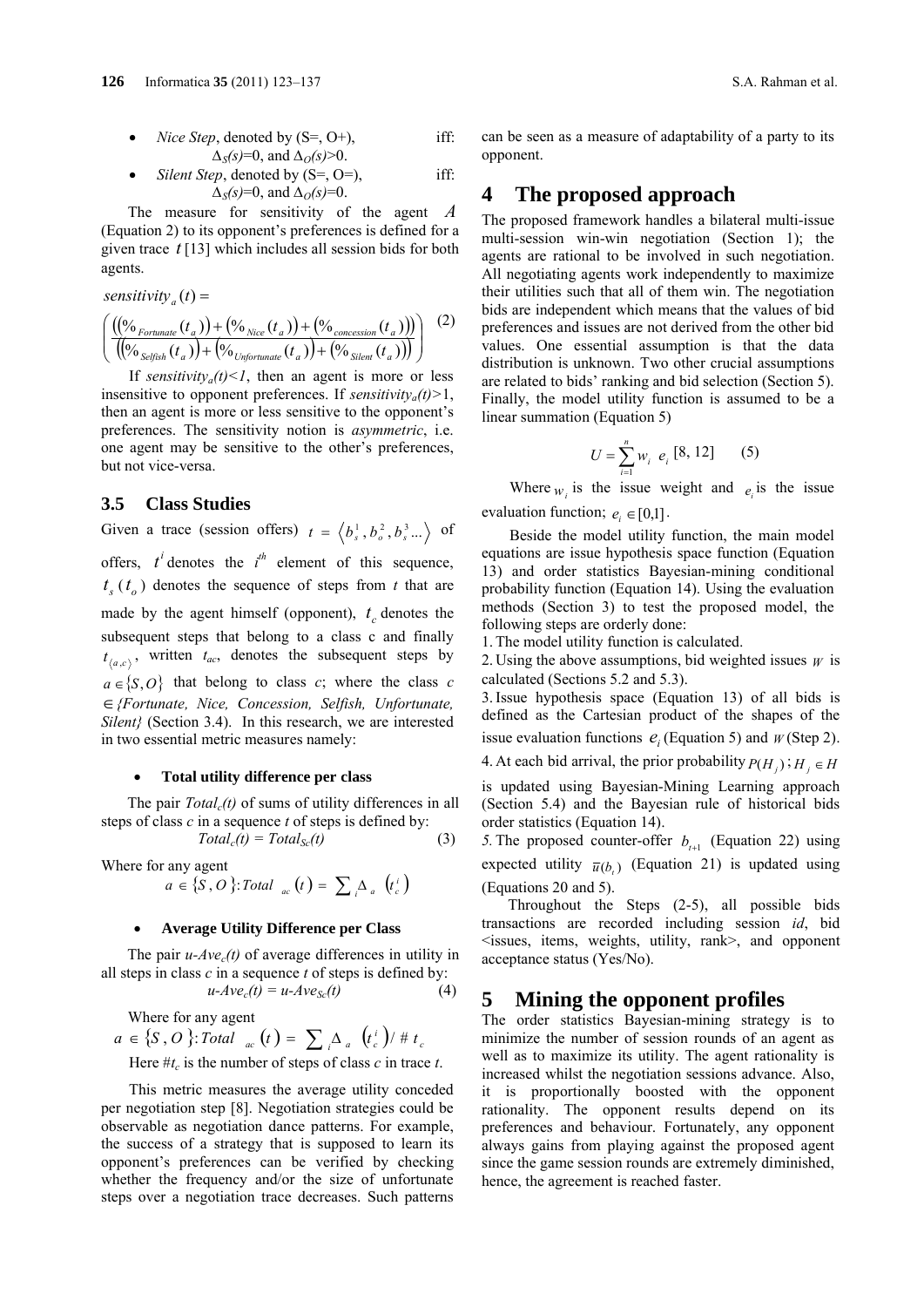In order to apply skilfully its strategy, the proposed agent should have twofold essential properties. First, it mines all historical data from all previous sessions regardless of the underlying data distribution. Second, it uses order statistics Bayesian-mining approach to learn successfully the opponent profiles/preferences and to make good weight estimation for all negotiation issues based on the proposed ranking and bid weighing.

#### **5.1 Ranking Bids**

In a multi-session negotiation, the current session is considered the most important session. All current (last) session bids take higher ranks than other previous sessions bids. Also, each session first bid is considered the most important one [22] so it takes higher rank than the consequent bids in the same session. Thus the bids are proposed orderly in sequence such that no bid is proposed twice in the same session. The session ranks (the first bid in each session)  $r_i^s$  is assigned and to a negotiation session *i* according to:

$$
r_i^s = \text{int} \left( e^{|{\text{session}}|+x} \right)^y \tag{6}
$$

Where *x, y* is user defined according to the importance of the session, taking a reasonable x for the starting session ranking; in this research  $y=1$ ,  $x=3$ .

In addition, the rank of each bid  $j, r_{ii}$ , inside the session is ranked in sequential order as follows:

$$
r_{ij} = r_i - (j - 1) \times \frac{r_i^s - r_{i-1}^s}{|N_i|} \quad [18] \tag{7}
$$

Where  $|N|$  is the total number of bids in the negotiation session *i*.

#### **5.2 Bid Selection**

All framework agents are assumed to be rational such that the agent selects the bid once to allow win-win situation for both negotiating parties. Through the session activities, the utilities of bids are calculated to gauge the bid acceptance/rejection status. Hence, if the proposed bid utility is less than or equal to the opponent expected utility, then the agent has to make an agreement and the related session is accordingly stopped. Otherwise, the agent rejects the opponent bid and the agent bid is proposed.

#### **5.3 Bid Weighing**

As follows, the weight factor can be estimated using the historical sequence of bids, each bid items, the status of the opponent acceptance, and the rank of each bid.

$$
P(accept) = \sum bid \text{ ranks (opponent accept} = YES) / N \quad (8)
$$

$$
P(reject) = \sum \, bid\, ranks (opponent\, accept = NO) / \, N \qquad (9)
$$

Where *N* is the summation of all ranks. Thus the weight of each item in the issues can be estimated using  $[30, 5]$  as follows:

 $w_i = P(item(i) | accept) = \sum$  *bid ranks containing item i of (opponent accept = YES) / total ranks of accepted bids in all sessions for all issues.* (10)

If each issue is composed of more than one item, then the bigger item weight is considered as the issue weight with the normalization as follows:

$$
w_{i} = w_{i} / \sum_{i=1}^{n} w_{i}
$$
 (11)  

$$
W = (w_{i})_{i=1}^{n} ; \sum_{i=1}^{n} w_{i} = 1
$$
 (12)

Where  $n$  is the number of issues. Then, the remaining item set in each issue is adjusted.

#### **5.4 Issue Hypothesis Space**

[12] utilizes the issue weighted hypothesis space  $H$  as a Cartesian Product of  $H^w \times H_1^e \times H_2^e \times ... \times H_n^e$ .  $H^w$  presents all combinations of issues' weights related to each possible issue ranks and  $H_i^e$  is the shape of issue evaluation function; the function shape may be downhill, uphill, or triangular. However, since  $H^w$  is calculated based on all enumerations of issue weights and the related ranks, its size is relatively huge.

Fortunately, the proposed weighting issue mechanism (Section 5.3) estimates the issue weights based on the accepted ranked bids and hence the combinations of  $H^w$  weights are limited to the estimated issue weights *W* (Equation 12). Therefore, the size of the proposed *H* (Equation 13) becomes smaller, the number of session bids is reduced, and the bid acceptance likelihood is increased.

$$
H = W \times H_1^e \times H_2^e \times \dots \times H_n^e \tag{13}
$$

#### **5.5 Bayesian-Mining Opponent Modelling**

In the proposed Bayesian-Mining approach, it is needed to update the probability associated with all hypotheses given to the new bid, i.e. the posterior probability given by Eq.14. In reality, the negotiation information about bids may be too imperfect or hidden to be easily estimated, i.e. there is no specific distribution for the historical negotiation data. So, it is decided to utilize the nonparametric and order statistics techniques.

Let  $b_{t-n}$ ,  $b_{t-n+1}$ ,  $b_{t-n+2}$ ,  $b_t$  denote the order statistics of size *n* of a total number of opponent bids; the utilities of these bids are previously estimated. Let *H* be the class in which some of these utilities exist. In the proposed Bayesian approach, the most likely class value  $H_i$  is the one that maximizes Equation 14: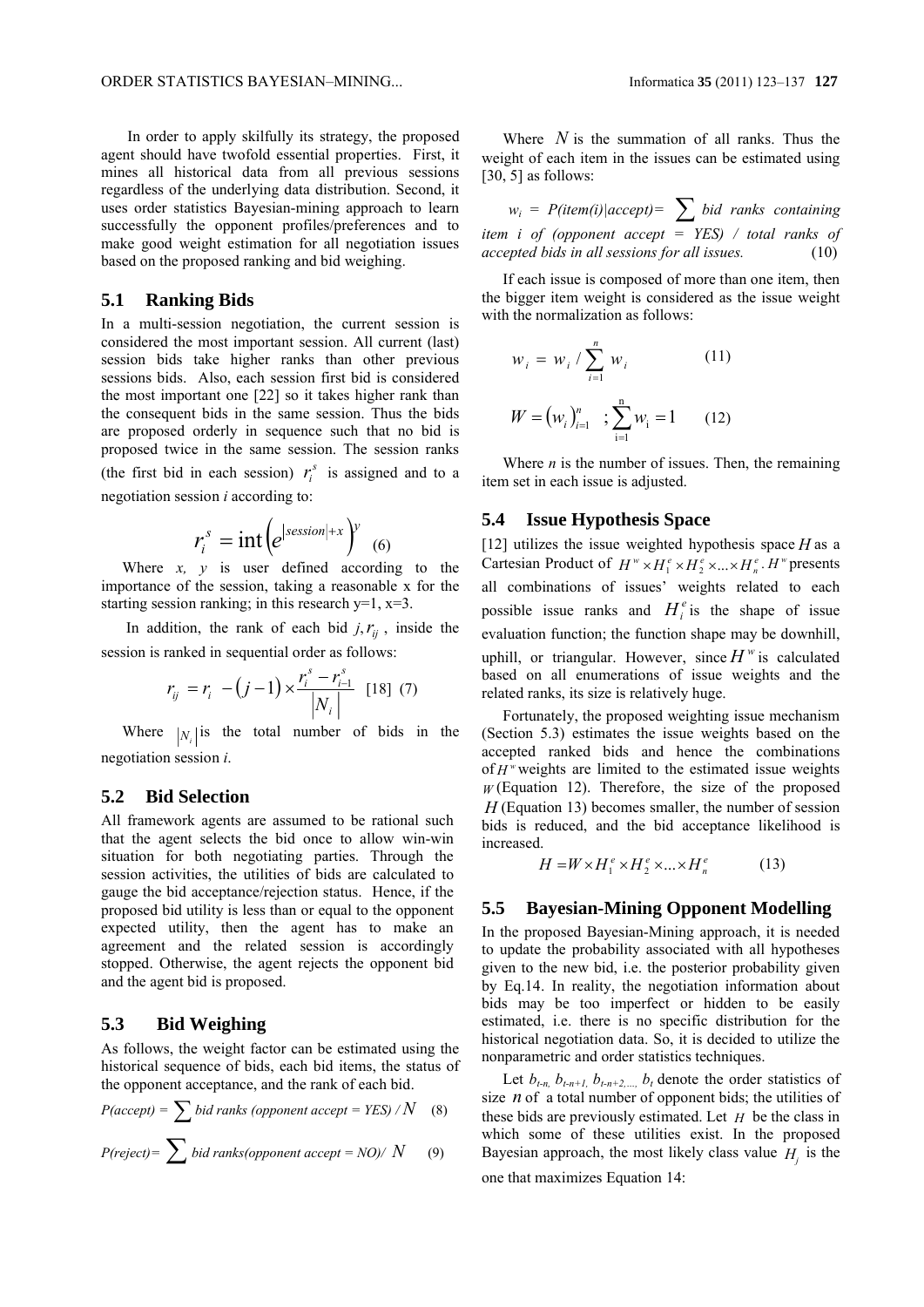$$
P\big(H_j\big| (u(b_{t-n}), u(b_{t-n+1}), u(b_{t-n+2}), ..., u(b_t)) \big) =
$$
  
\n
$$
\frac{P\big(H_j\big)P\big( (u(b_{t-n}), u(b_{t-n+1}), u(b_{t-n+2}), ..., u(b_t)) \big| H_j \big)}{P\big( u(b_{t-n}), u(b_{t-n+1}), u(b_{t-n+2}), ..., u(b_t))}
$$
 (14)

Using similar thinking as presented in [10], where the conditional probability [14] is:

$$
P\left(\left(\left(u(b_{t-n}), u(b_{t-n+1}), u(b_{t-n+2}), ..., u(b_i)\right) \middle| H_j\right)\right) = P\left(\left(u(b_{t-n}) \middle| H_j\right)\right) \times P\left(\left(u(b_{t-n+1}) \middle| H_j\right)\right) \times ... \times P\left(\left(u(b_i) \middle| H_j\right)\right) \tag{15}
$$

Equation 14 dominator could be calculated from Equation 16, which is the joint probability density function using the equation used in [4, 10, 14] and defined as follows

$$
P(u(b_j)u(b_j)) =
$$
  
\n
$$
\frac{n!}{(i-1)!(j-i-1)!(n-j)!} \times (u(b_j))_i^{-1} (u(b_j) - u(b_j))^{i-i-1} (1-u(b_j))^{n-j}, (16)
$$
  
\n
$$
0 < u(b_j) < u(b_j) < 1
$$

 $=$ 0 elsewhere

The conditional probability  $P([u(b, b)H_{\perp}])$  (Equation 15) can be estimated effectively using M-estimate approach [26] as follows:

$$
P\big(\big(u(b_t)|H_j\big)\big) = \frac{n_c + m p}{n+m} \tag{17}
$$

Where  $n_i$  is the number of transactions from class  $H_j$  that takes the value  $u(b_i)$ ; *n* is the total number of transactions from class  $H_j$ . *p* is a user-defined parameter and can be computed as the prior probability  $p(u(b))$ . *m* is a parameter known as the equivalent sample size and it determines the trade-off between the prior probability *p* and the observed probability  $n_{n}$  [26]; the parameter  $m$  is set to 2.0 (this setting is usually used as a default and experimentally it gives satisfactory results) [32].

 $u(b)$  is estimated as  $p(u(b))$  (Equation 16) which could be calculated as follows using the equation used in [4, 14] :

$$
P(u(b_i)_{accepted(b_i)}) = \n\left( P(accept) \times \prod P(I_{ij} \mid accept) \right) \n\left[ \frac{P(acept) \times \prod P(I_{ij} \mid accept) \times \prod P(I_{ij} \mid reject)}{\left[ P(a accept) \times \prod P(I_{ij} \mid accept) \right] + \left[ P(reject) \times \prod P(I_{ij} \mid reject) \right]} \right)
$$
\n(18)

Where  $I_{ii}$  is the item of the issue  $I_i$ ,  $P(accept)$ calculated by (Equation 8), and  $P(I_{ij} \mid accept)$  calculated by (Equation 10).

 $P(H_i | u(b_{i-n}), u(b_{i-n+1}), u(b_{i-n+2}), ..., u(b_t))$  normalization  $[21, 25]$  is as follows:

$$
P(H_j|(u(b_{t-n}),u(b_{t-n+1}),u(b_{t-n+2}),...,u(b_i))=
$$
  
\n
$$
P(H_j)P((u(b_{t-n}),u(b_{t-n+1}),u(b_{t-n+2}),...,u(b_i))|H_j)
$$
  
\n
$$
\sum_{k=1}^{s}P(H_k)P((u(b_{t-n}),u(b_{t-n+1}),u(b_{t-n+2}),...,u(b_i))|H_k)
$$
 (19)

 $P(H_i)$  is updated proportional to Equation 8 to get:

$$
\sum_{j=1}^{|H|} P\big(H_j\big) \qquad (20)
$$

The expected utility  $\overline{u}$  (*b<sub>t</sub>*) is updated when the current opponent counter-offer is proposed during the negotiation process, as follows, using Equation 5:

$$
\overline{u}(b_i) = \left(\sum_{j=1}^{|H|} P\left(H_j\right)\right) U \qquad \qquad [12, 21] \tag{21}
$$

Where

- $H_i \in H$  is a hypothesis, and  $b_i$  is the new bid.
- $P(H_j)$  is the *prior probability* of  $H_j$ : the probability

that  $H_i$  is correct before the new bid  $b_i$  is seen or it is the current probability of hypothesis  $H_i$  [12].

•  $P([u(b_i)|H_i])$  is the conditional (likelihood) probability of the new bid  $b<sub>i</sub>$  that its utility might be proposed given that the hypothesis  $H$  is true.

•  $p(u(b,))$  is the marginal probability of  $u(b,)$ 

#### **6 The proposed counter-offer**

It is assumed that any agent starts any negotiation session by proposing the offer (bid) which has the maximum utility for his owner. The opponent can accept the proposed offer if the utility of that proposal is higher than the offer he last proposed or the offer he intends to propose, else he rejects and proposes a counter-offer. The trade-off algorithm [9], based on the iso-curve concept, starts at the opponent's last bid with a utility  $\overline{u}(b_t)$ (Equation 21); where the process is performed in *S* steps and  $E$  is the utility difference between steps. In each step, *N* children are generated which is closer to the agents iso-curve with small tolerance  $\pm \delta$ , the most similar to the opponent's bids is selected as a stating bid for another step until the *S* steps are completed. This last selected one is sent to the opponent. Thus the counteroffer is estimated as follows:

$$
b_{t+1} = \underset{b \in \{x \mid \ |u_{\text{own}}(x) - u_{\text{target}}| \leq \delta\}}{\arg \max} \overline{u}(b) \, [9] \tag{22}
$$

This is similar to what was mentioned in [12, 9]. However, in [9] the children are generated by distributing the utility gain randomly among the issues under negotiation as being mentioned in the algorithm [9] line (5):

$$
r_i = \min(\text{random }(\overline{E}_i), \frac{E - E_n}{w_i}) \text{ [9]} \quad (23)
$$

Where  $E_{\perp}$  is the maximum evaluation gain for the issue *i* at this step and  $E_n$  is the total amount of consumed utility.  $E - E_n$  is used to limit the final gain to  $E$ . *i w*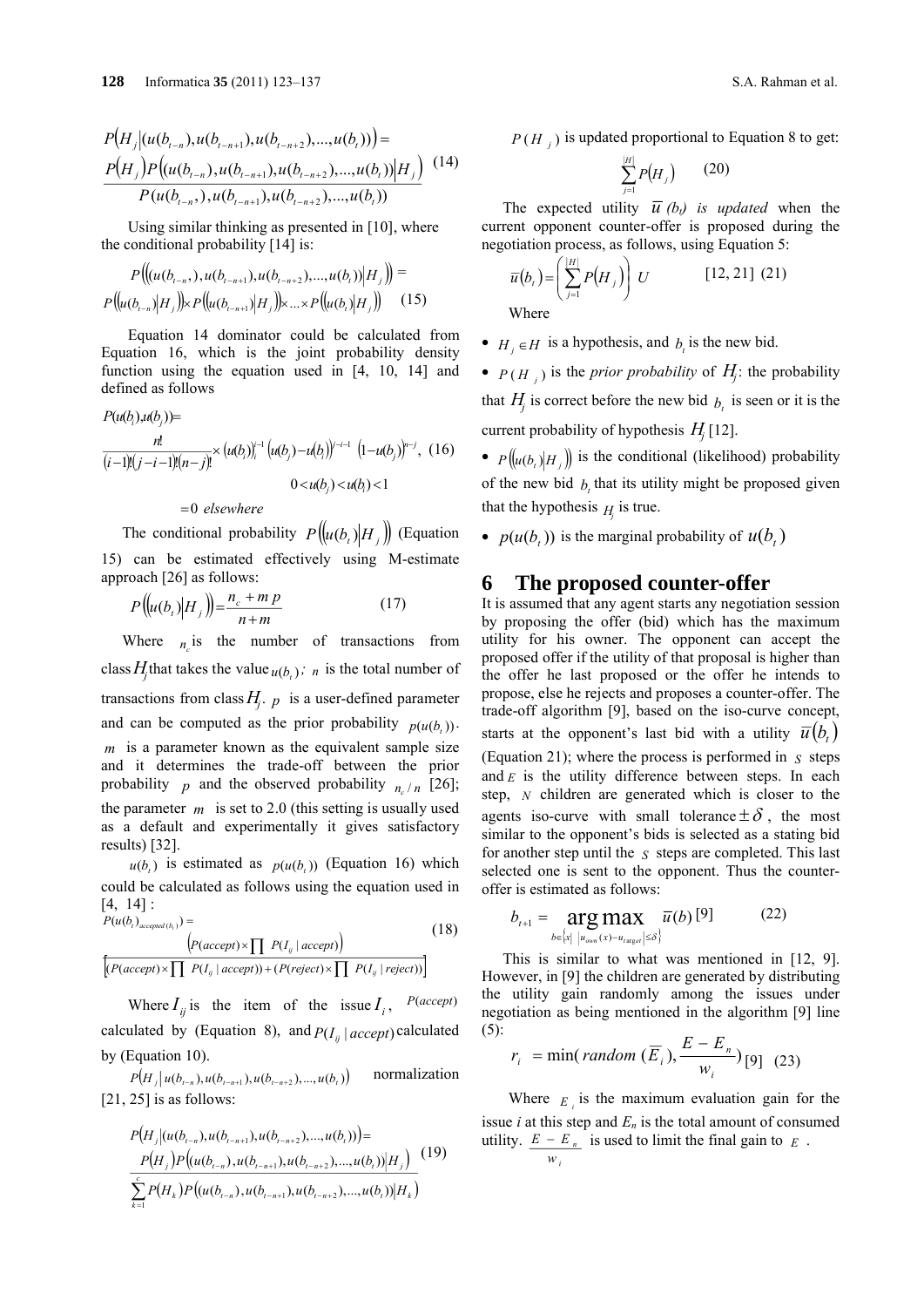The weak point in this algorithm is that it may increase the utility of a certain issue that has less effect on the opponent utility due to randomization.

Thus it needs to insert a third item to ensure that the increased utility  $E$  is distributed fairly among the issues, and to increase the search effectiveness by performing a more directed search for the children at each step in the direction that causes the smallest amount of satisfaction loss to the opponent while increasing the agent's own utility. To do so, the proposed solution is as follows:

Consider a vector  $v \in I$ ;  $v = \{v_i | i = 1..j; j \le n \}$ , the set of issues under negotiation, where  $n$  is the total number of issues, and  $v_i$  is computed by normalizing the partial derivatives  $\partial I_i$  $\partial U(b_t)$ . Thus, the proposed

enhancement to (Equation 23) is written as:

$$
r_i = \min(random\left(\frac{E_i}{v_i}\right), \left(\overline{E}_i\right), \frac{E - E_n}{w_i})\tag{24}
$$

This equation is repeated for all issues similar to the algorithm in [9].

## **7 Experimental work**

The experimental environment is built as follows. First, all the previously mentioned aspects (Sections 3, 4 and 5) are implemented. Second, four agent types are selected and implemented to compete namely, ABMP (A) [15, 16], Trade-Off (T) [9], Bayesian (B) [12], Mining (M) [18] and the proposed Bayesian-Mining (BM) Agent. Finally, three data sets are generated with 3-issue [33], 5 issue  $[12]$ , 6-issue<sup>1</sup> and 10-issue  $[8]$  having respectively 27, 3169, 3122 and 13219200 bids. For each data set, the following bilateral experiments (Opponent vs. Me)/( A vs. B) are carried out:

- Single-Session Experiments
	- ABMP vs. ABMP
	- ABMP vs. Trade-Off
	- ABMP vs. Bayesian
	- ABMP vs. Mining
	- Trade-Off vs. ABMP
	- Trade-Off vs. Trade-Off
	- Trade-Off vs. Bayesian
	- Trade-Off vs. Mining
	- Bayesian vs. ABMP
	- Bayesian vs. Trade-Off
	- Bayesian vs. Bayesian
	- Bayesian vs. Mining
	- Mining vs. Mining
	- ABMP vs. Bayesian-Mining
	- Trade-Off vs. Bayesian-Mining
	- Bayesian vs. Bayesian-Mining
	- Mining vs. Bayesian-Mining
	- Bayesian-Mining vs. Bayesian-Mining
- Multi-Session Experiments $(1, 3,$  and 5 sessions)
	- ABMP vs. Mining

l

- Trade-Off vs. Mining
- Bayesian vs. Mining
- Mining vs. Mining
- ABMP vs. Bayesian-Mining
- Trade-Off vs. Bayesian-Mining
- Bayesian vs. Bayesian-Mining
- Mining vs. Bayesian-Mining
- Bayesian-Mining vs. Bayesian-Mining

#### **7.1 Enhanced Trade-Off Experiments**

| $(3\text{-issue})$    | <b>Enhanced-</b> | <b>Basic</b>     |  |
|-----------------------|------------------|------------------|--|
| $(1$ session)         | <b>TRADE-OFF</b> | <b>TRADE-OFF</b> |  |
| Mean                  | 0.658            | 0.510            |  |
| std dev.              | 0.080            | 0.087            |  |
| Confidence            | 0.070            | 0.077            |  |
| confidence interval 1 | 0.728            | 0.587            |  |
| confidence interval2  | 0.588            | 0.4328           |  |

| Table 1: Statistical Results for 3-issues |  |  |  |
|-------------------------------------------|--|--|--|
|-------------------------------------------|--|--|--|

| $(5\text{-issue})$    | <b>Enhanced-</b> | <b>Basic</b>     |  |
|-----------------------|------------------|------------------|--|
| (1 session)           | <b>TRADE-OFF</b> | <b>TRADE-OFF</b> |  |
| Mean                  | 0.4132           | 0.2168           |  |
| std dev.              | 0.1084           | 0.1200           |  |
| Confidence            | 0.0487           | 0.0539           |  |
| confidence interval 1 | 0.4620           | 0.2708           |  |
| confidence interval2  | 0.3645           | 0.1628           |  |

Table 2: Statistical Results for 5-issues

| $(6\text{-issue})$    | <b>Enhanced-</b><br><b>TRADE-OFF</b> | <b>Basic</b><br><b>TRADE-OFF</b> |  |
|-----------------------|--------------------------------------|----------------------------------|--|
| $(1$ session $)$      |                                      |                                  |  |
| Mean                  | 0.560                                | 0.421                            |  |
| std dev.              | 0.145                                | 0.155                            |  |
| Confidence            | 0.079                                | 0.096                            |  |
| confidence interval 1 | 0.639                                | 0.517                            |  |
| confidence interval2  | 0.481                                | 0.325                            |  |

Table 3: Statistical Results for 6-issues

| $(10\text{-issue})$<br>$(1$ session) | <b>Enhanced-</b><br><b>TRADE-OFF</b> | <b>Basic</b><br><b>TRADE-OFF</b> |  |
|--------------------------------------|--------------------------------------|----------------------------------|--|
| Mean                                 | 0.560                                | 0.421                            |  |
| std dev.                             | 0.145                                | 0.155                            |  |
| Confidence                           | 0.079                                | 0.096                            |  |
| confidence interval 1                | 0.639                                | 0.517                            |  |
| confidence interval2                 | 0.481                                | 0 3 2 5                          |  |

Table 4: Statistical Results For 10-issues

| <b>Sensitivity</b> | <b>Enhanced-</b><br><b>TRADE-OFF</b> | <b>Basic TRADE-</b><br>OFF |
|--------------------|--------------------------------------|----------------------------|
| $3$ -issue         |                                      | 15                         |
| 5-issue            | 15                                   | 0.923077                   |
| 6-issue            | 1.06666                              | 0.380952                   |
| $10$ -issue        | 3.083333                             | 2.466667                   |

Table 5: Sensitivity for The Basic/Enhanced Trade-Off

 $1$  We use the online-site: http://interneg.concordia.ca/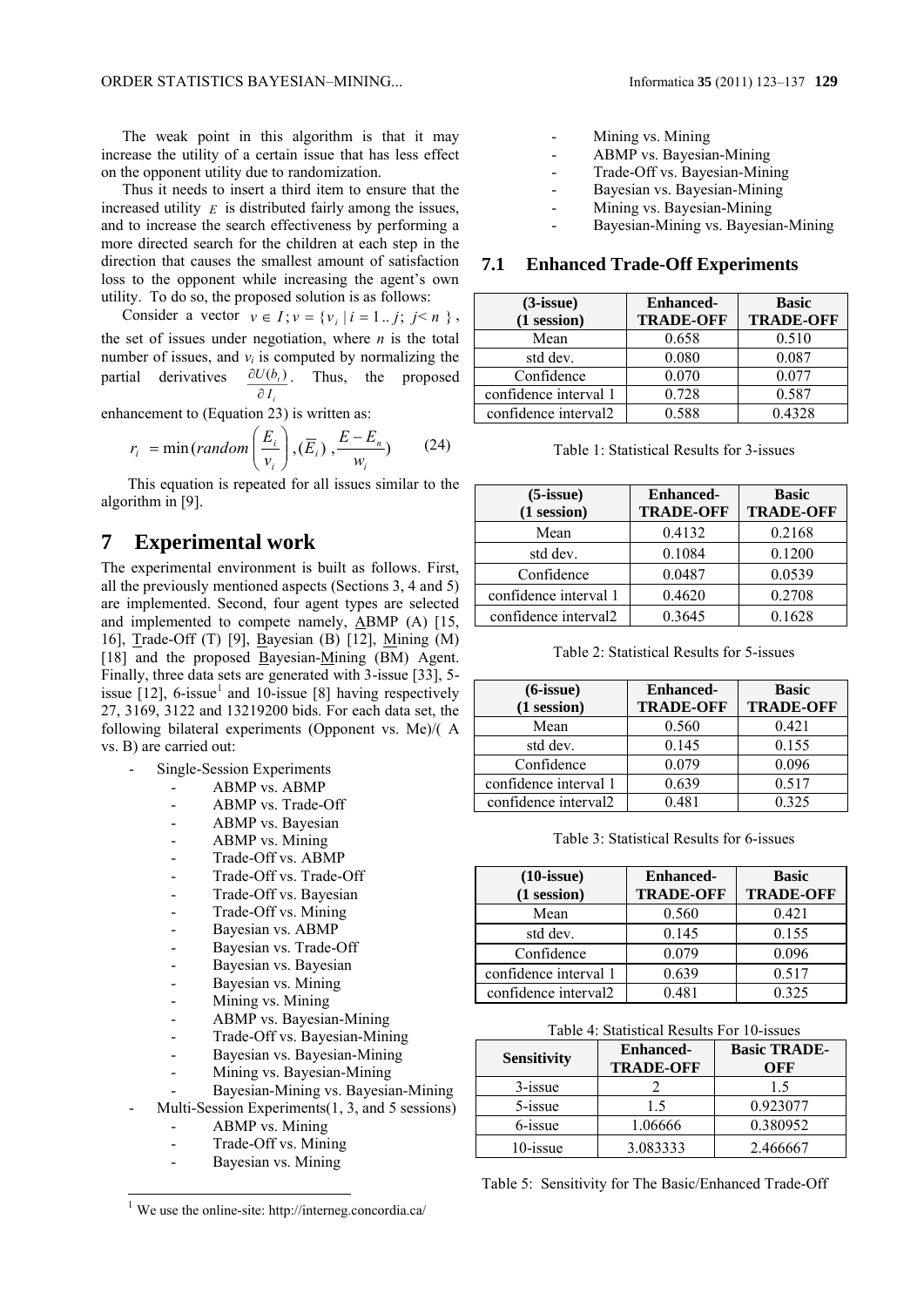|            | Agent | Trade-off vs.<br>Trade-off | Trade-off vs.<br>Enhanced<br>trade-off | Performance<br>increased |
|------------|-------|----------------------------|----------------------------------------|--------------------------|
| $3$ -issue | A     | 0.6733                     | 0.7566                                 | 12.376%                  |
|            | В     | 0.7                        | 0.76                                   | 8.51%                    |
| 5-issue    | A     | 0.555                      | 0.6675                                 | 20.27%                   |
|            | В     | 0.81                       | 0.8125                                 | 0.309%                   |
|            | A     | 0.82                       | 0.85                                   | 3.659%                   |
| 6-issue    | B     | 0.861                      | 0.8656                                 | 0.455%                   |
| 10-issue   | A     | 0.703                      | 0.707                                  | 0.624%                   |
|            | В     | 0.6436                     | 0.7345                                 | 14.126%                  |

Table 6: Performance for Both Algorithms for All issues

In order to weigh the enhanced trade-off contribution on the negotiation process, experiments are done on the mentioned data to compare both the enhanced trade-off and the basic trade-off algorithms (Tables 1, 2, 3 and 4) for (3-issue, 5-issue, 6-issue and 10-issue) respectively. 95% confidence interval is used and the increase in the confidence interval is found that it is between 24%- 36%. It is noticed that the standard deviation, the data population variability measure and the confidence intervals, of the enhanced algorithm is smaller than the basic algorithm standard deviation. This means that the data is spread in smaller range of values leading to less marginal error (confidence). It is found that the agreement offers become more closely to the Pareto frontier raising the utilities for both the agent and his opponent (Table 6).

In 3-issue experiments, while the performance (the utility) of the agent is increased by 8.571%, it is increased by 12.376% for the opponent. In 5-issue experiments, while the performance of the agent is increased by 0.309%, it is increased by 20.270% for the opponent. In 6-issue experiments, while the performance of the agent is increased by 0.455%, it is increased by 3.659% for the opponent. In 10-issue experiments, while the performance of the agent is increased by 14.126%, it is increased by 0.624% for the opponent. Also the enhanced algorithm is more sensitive than the basic algorithm (Table 5).

#### **7.2 Bayesian Mining Experiments**

Experiments were run based on 3-issue, 5-issue, 6-issue, and to test the scalability of the approach, 10-issue is used. To compare the performance of the Bayesian mining approach, the agents using opponent modelling were compared with agents using the ABMP, Trade-off, Bayesian and mining strategies. All agents played against the same opponent to compare both negotiation trace (intra-transaction) and the final agreement (intertransaction). Negotiation takes place between agents *A* and *B* assuming that the latter is the experiment target.

#### **7.2.1 Pareto analysis**

The main objective for any automated negotiation is to stay as close as possible to the Pareto efficient frontier. However in current automated negotiation strategies, no player has prior information about the preferences of the negotiating parties, and so all players don't know where the Pareto efficient frontier is located. It thus remains a challenge to stay close to that Frontier. In this research, the Bayesian–mining approach tries to predict the opponent preferences and to select a suitable bid near the Pareto Frontier. Figures 1, 2, 3 and 4 conclude that the Bayesian-mining approach often makes the best prediction to the opponent preferences compared with other strategies; hence, it selects the bids which are preferable to the opponent reaching an agreement close to the Pareto frontier. It may also be concluded that the Bayesian-mining approach gets the shortest distance between the final agreement and the Pareto Efficient Frontier. This is because the accumulated knowledge regarding the opponent behaviour and preferences shortens the distance between the final agreement and the Pareto Efficient Frontier. In 3-issue experiments (Figure 1), after 5 sessions, when the agent B applies Bayesian– mining strategy to negotiate with the opponent A following the same strategy, Bayesian, Trade-off, Mining or ABMP, it gets the distances of the final agreement to the Pareto Frontier equal to 0.020, 0.192, 0.192, 0.170 or 0.209 respectively. Compared with these results, when a Mining strategy agent has opponents, Bayesian, Tradeoff, Mining or ABMP, its distances would be 0.2618, 0.1828, 0.3753 or 0.261 respectively. Also, in 10-issue experiments (Figure 4), 5 sessions, when the agent B, having our proposed strategy, negotiates with its opponent A which follows the same strategy, Bayesian, Trade-off, Mining or ABMP, the distances of the final agreement to the Pareto Frontier are 0.009, 0.028, 0.072, 0.042, 0127 respectively. Comparing these results with the agent using Mining strategy having the opponents, Bayesian, Trade-off, Mining or ABMP, the distances become 0.144, 0.164, 0.1266 or 0.129 respectively.



Figure 1:3-issue Pareto Frontier Closeness Outcomes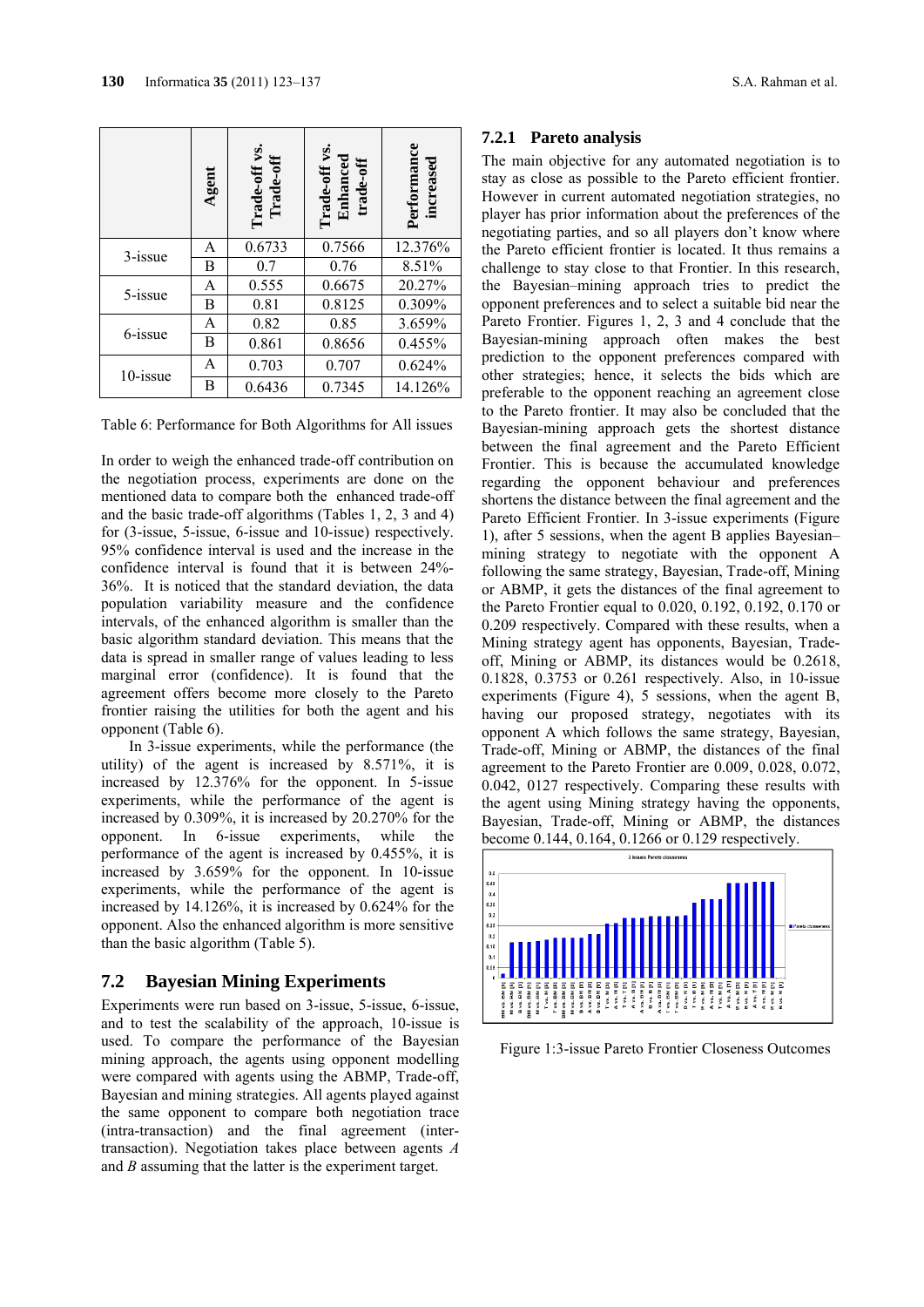

Figure 2:5-issue Pareto Frontier Closeness Outcomes



Figure 3:6-issue Pareto Frontier Closeness Outcomes



Figure 4:10-issue Pareto Frontier Closeness Outcomes

It is also noticed that when agent B follows the Bayesian–mining strategy, it generally achieves the shortest distance between the agreement and the Pareto Frontier when its opponent is more rational. However, when the agent uses the Mining strategy, there is no general rule to judge which opponent strategy would be better. When agent B follows the Trade-off strategy, it reaches better agreement when the opponent uses the Trade-off, then the Bayesian, and lastly ABMP. When agent B follows the Bayesian strategy (Figures 1, 2 and 3), it reaches better agreements when the opponent is the ABMP, then the Trade-off, and lastly the Bayesian itself. However, in 10-issue experiments (Figure 4), the order of its opponent strategies are the Bayesian, then the Trade-off and lastly ABMP. When agent B follows the ABMP, it reaches better agreements when the opponent uses the Trade-off, then the Bayesian and lastly ABMP.

#### **7.2.2 Negotiation Cost and Utility**



Figure 5:3-issue Single-Session experiments











Figure 8: 10-issue Single-Session Experiments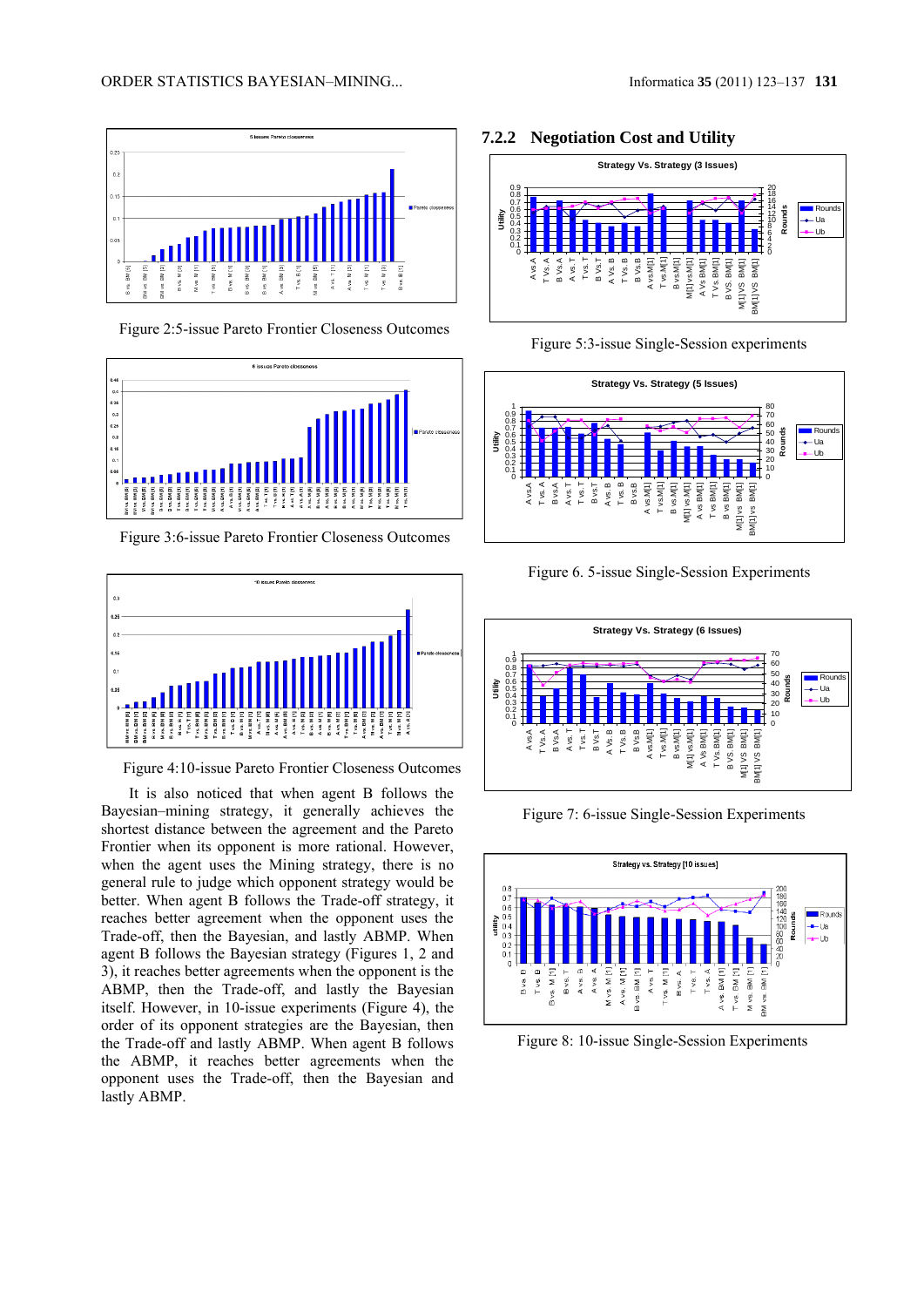

Figure 9: 3-issue Opponent vs. Bayesian-Mining



Figure 10: 5-issue Opponent vs. Bayesian-Mining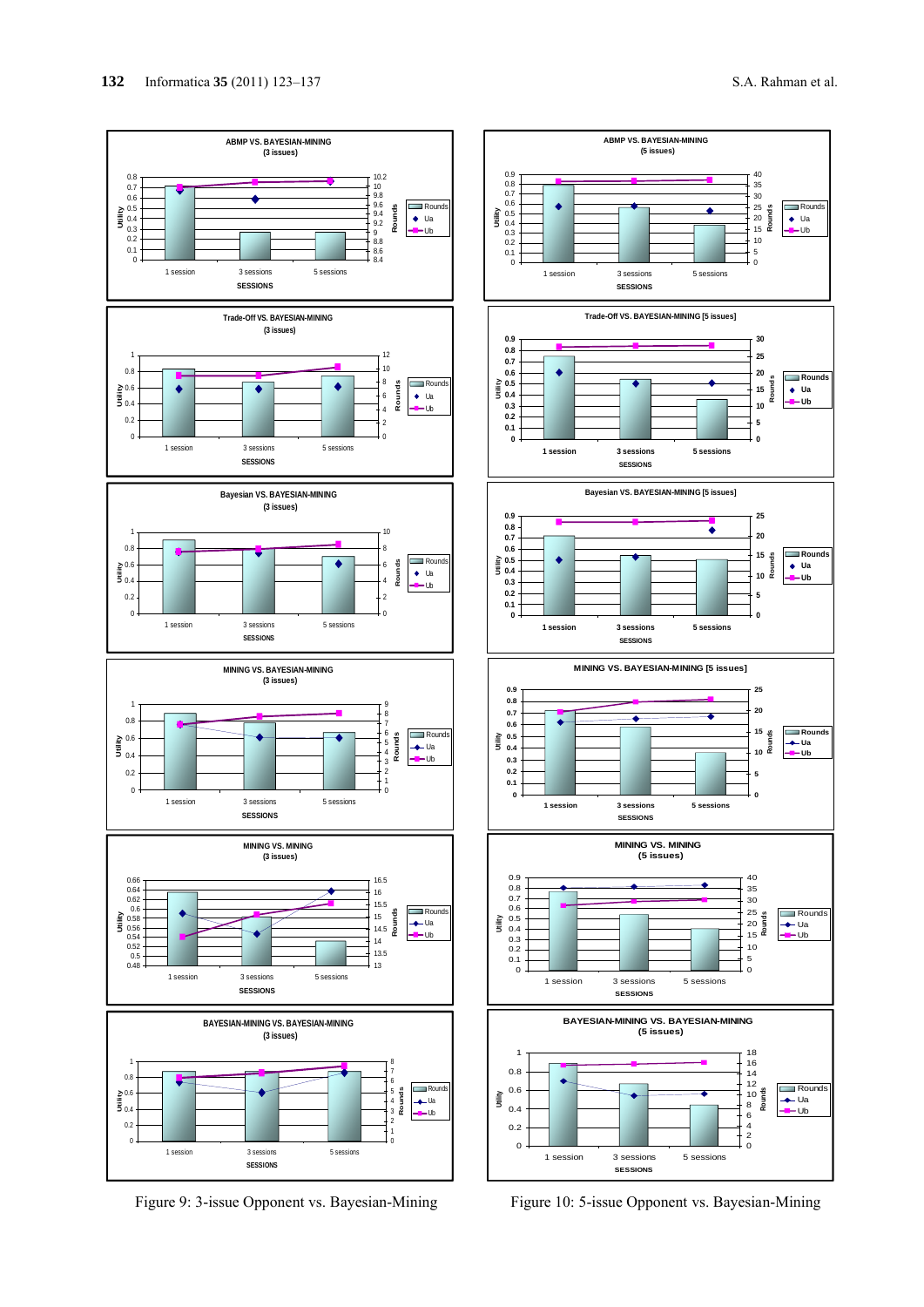





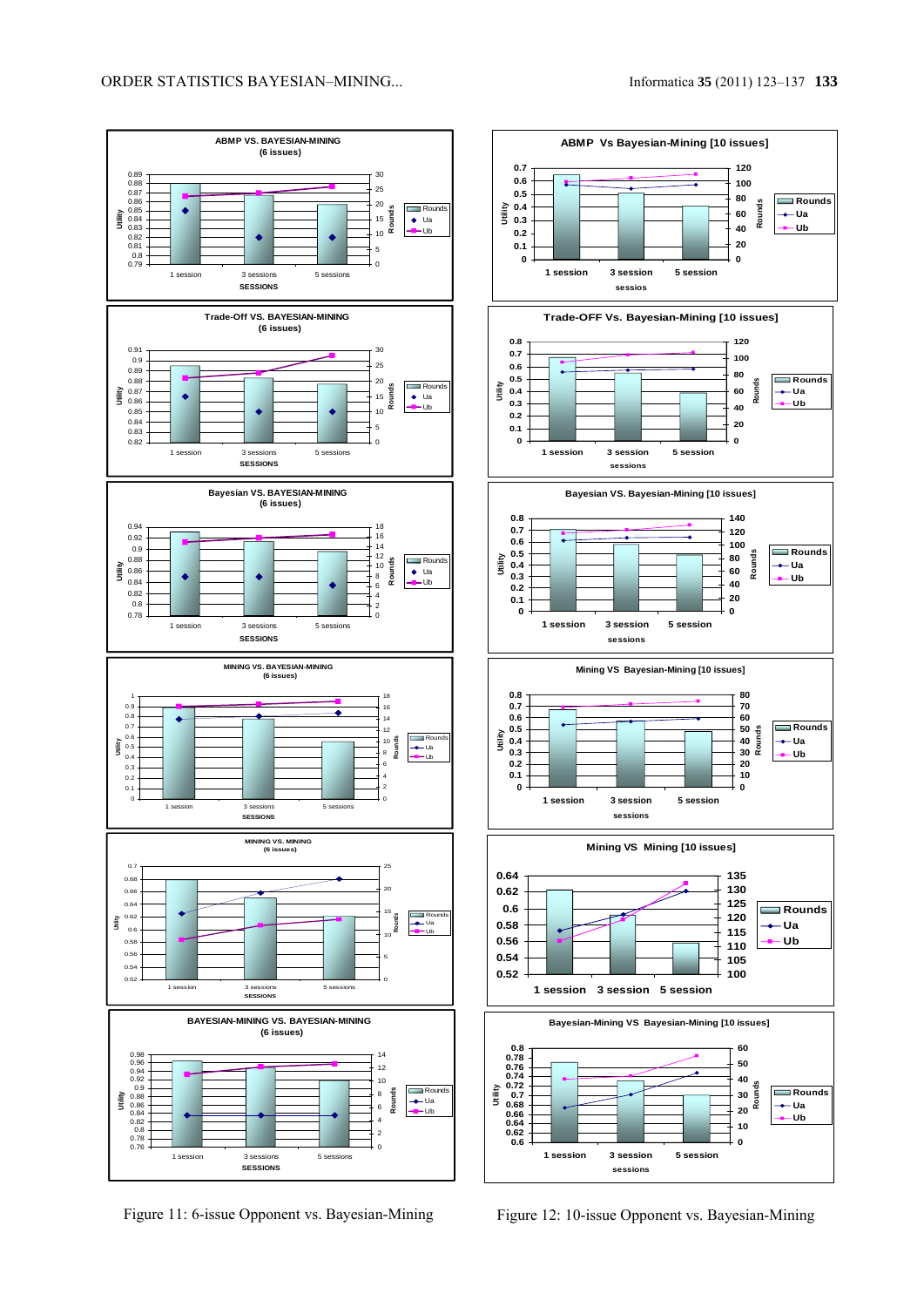|                     | $3$ -issue | $5$ -issue | 6-issue | 10-issue |
|---------------------|------------|------------|---------|----------|
| <b>ABMP</b>         | 1.085      | 1.269      | 0.843   | 1.58     |
| Trade-off           | 1.250      | 1.315      | 1.260   | 2.68     |
| Bayesian            | 1.618      | 1.571      | 1.703   | 3.03     |
| Mining              | 1.629      | 1.568      | 1.581   | 2.213    |
| Bayesian-<br>Mining | 2.500      | 3.443      | 3.750   | 8.622    |

Table 7: Average Sensitivities for all strategies

The negotiation cost is presented by the number of rounds and increase in utility. It should be noticed that single session experiments are the baseline to compare all agent strategies (Figures 5, 6, 7and 8). Additionally, in all multi-session experiments (Figures 9, 10, 11 and 12), the curves of all existing agent strategies, except for our proposed strategy, are presented only by points as they never have previous session knowledge to shorten the negotiation rounds thus the related experiments are independent. To sum up the results, the following points may be stated.

- In all Bayesian–mining experiments, the agent wins its opponent from the first session. It gains more experience through negotiation steps and sessions such that gradually its utility is increased and the session rounds are decreased. For example, when Agent B follows Bayesian–mining and plays against an opponent Agent A which follows ABMP on 5-issue data set (Figure 10), Agent B utilities outcomes are (0.825, 0.83, 0.842) and the game session rounds are (35, 25, 17) in 1, 3 and 5 sessions respectively. Moreover, when the opponent agent A is Bayesian on 6-issue data set (Figure 11), Agent B utilities are (0.9125, 0.92, 0.92566) and the game session rounds are (17, 15, 13) in 1, 3 and 5 sessions respectively. One may notice that the first session between these parties has 17 rounds only, which are less than 29 rounds of Bayesian (Agent A) vs. Bayesian (Agent B) single session experiment (Figure 7).
- All other opponents (agent A) gain from playing with a Bayesian–mining agent (agent B). For example, agent A which follows ABMP (Figure 6) on 5-issue data set gets session rounds (75, 57, 43, 35) vs. Agent B which follows ABMP, Trade-Off, Bayesian, Bayesian–mining respectively. Also, the Trade-Off fastest single-session agreements (Figures 5, 6 and 7) occurred with the Bayesian– mining agent; 9 session rounds (3-issue data set) and 25 session rounds (5-issue and 6-issue data set).
- The Bayesian–mining agent outcomes (agent B) in all its experiments on 3-issue, 5-issue, 6-issue and 10-issue data sets effectively prove its principles.
- It is illustrated that the Bayesian–mining approach has less offers to reach rapidly the final agreement and the final utility. In most cases, especially in 10-issue experiments, it raises the opponent

utilities. The Bayesian–mining approach works with larger number of sessions having several issues as the accumulated knowledge becomes valuable.

 It is noticed that in terms of the overall negotiation quality and number of proposals exchanged to reach an agreement, the Bayesian–mining approach outperformed the other strategies. This confirmed the intuition that building mining and learning capability into agents help the agents to work more accurate with its opponent with better performance and less expensive process.

#### **7.2.3 Sensitivity analysis**

The sensitivity analysis is interested only in the negotiation intra-transaction. Table 7 summarizes the average sensitivity for all negotiation strategies used in this research. Figures 13, 14, 15 and 16 illustrate the values of this study for all the negotiation experiments.

The average sensitivity for the Bayesian-mining strategy is greater than all other strategies, which is also influenced by the preferences' alternatives of each kind of issue (Table 7). In 3-issue experiments, the sensitivity increment ratio between Bayesian-mining (2.50) and the second highest sensitivity, i.e. Mining approach, (1.629) is 53%. In 5-issue experiments, the sensitivity increment ratio between Bayesian-mining (3.443) and second highest sensitivity, i.e. Bayesian approach, (1.571) is 119%. In 6-issue experiments, the sensitivity increment ratio between Bayesian-mining (3.750) and the second highest sensitivity, i.e. Bayesian approach, (1.703) is 120%. In all 10-issue experiments, the sensitivity increment ratio between Bayesian-mining (8.622) and the second highest sensitivity, i.e. Bayesian approach (3.03) is 184%. Figures 13, 14, 15 and 16 show that the sensitivity has increased after the first session due to the nature of the Bayesian-mining strategy which ranks the proposed offers during the session at the end of each session; the higher sensitivity value means that the agent who owns the related strategy has more information about the behaviour and the weights of preferences which the opponent gives to the issues.

In the sensitivity deep analysis, it can be found that for 3-issue, the Bayesian–mining approach sensitivity is between 2 and 4, but for other agent strategies, the sensitivity is between 0.667 and 2. For 5-issue, the Bayesian–mining approach is between 1.4 and 6, but for other agent strategies, the sensitivity is between 1.0 and 2.33. For 6-issue, the Bayesian–mining approach sensitivity is between 2.143 and 7, but for other agent strategies, the sensitivity is between 0.5 and 2.50. For 10-issue, the Bayesian–mining approach strategy is between 5.824 and 13, but for other agent strategies, the sensitivity is between 0.915 and 4.058.

To sum up the sensitivity results, the following points should be clarified:

 Increasing the issues number leads to increasing the sensitivity values of all strategies, because the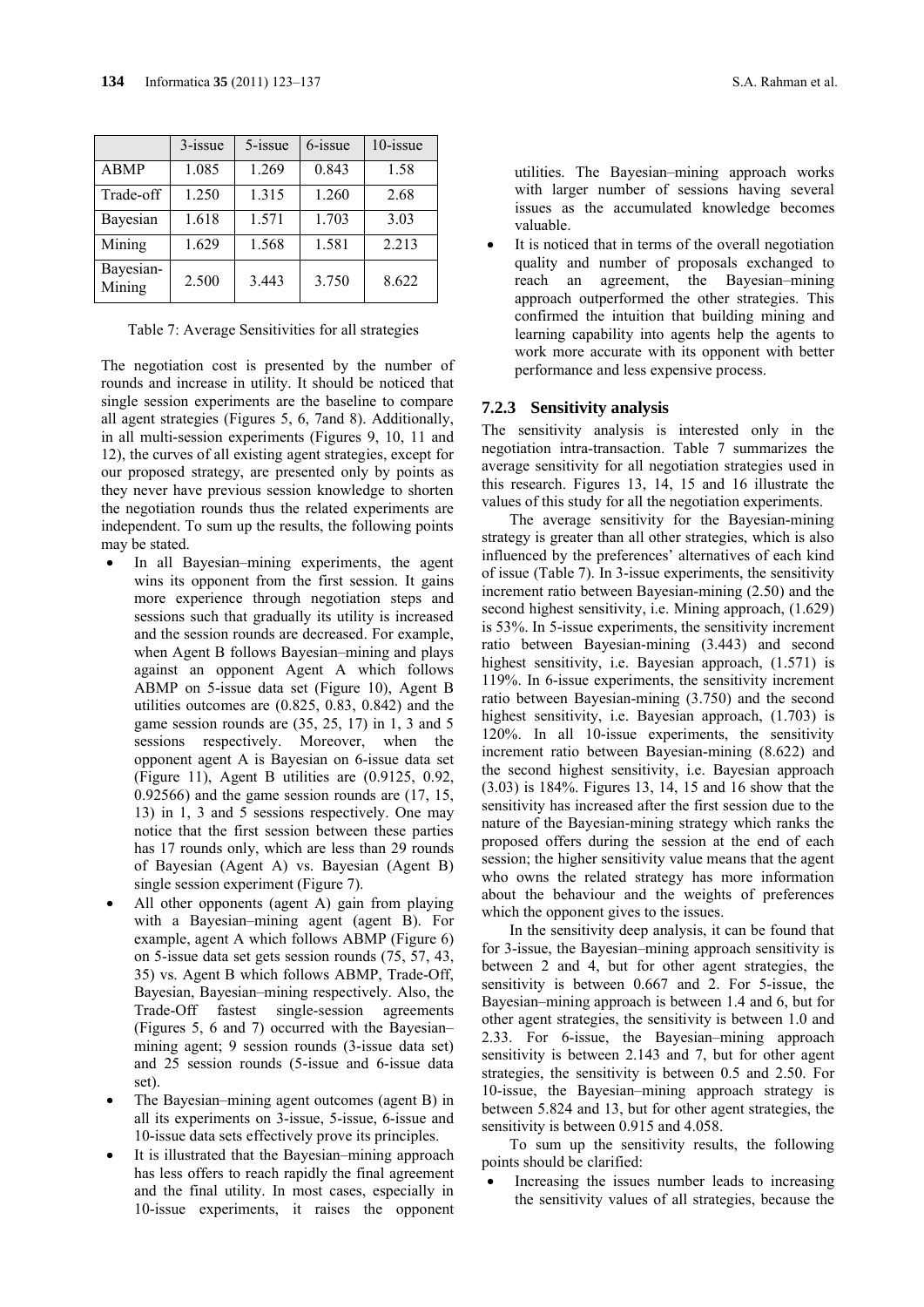ability to select among great number of offers having many alternatives is increased.

- The sensitivity is proportional to the agent rationality. Table 7 shows evidence that the descending rationality order would be Bayesian-Mining, Bayesian, Mining, Trade-off, and ABMP.
- The sensitivity for the agent uses the Bayesian– mining strategy to the opponent in negotiation is more than any other strategy, which means that the agent outcomes are nearly closed to Pareto frontier.
- If the agent has several history proposals, it has enough knowledge to be more sensitive and more close to the Pareto Frontier. Consequently, the proposed agent records most sensitive steps to its opponent.
- The sensitivity feature is asymmetric; one agent may be sensitive to the other's preferences, but not vice-versa.



Figure 13: 3-issue Sensitivity Outcomes



Figure 14: 5-issue Sensitivity Outcomes



Figure 15: 6-issue Sensitivity Outcomes



Figure 16: 10-issue Sensitivity Outcomes

#### **7.2.4 Class studies**

In the class studies, Bayesian–mining sensitivity calculations, i.e. Fortunate Step, Selfish Step, Concession Step, Unfortunate Step, Nice Step, and Silent Step, are dependent on all historical bids. Hence, the selection of suitable bids which satisfy the conditions of these steps becomes almost granted. This may lead to more accurate/rational calculations than the other models' criteria. In this section, the study focuses on the effect of the presence of the Bayesian mining strategy in any agent (A or B) in the negotiation process.

The average unfortunate step over a negotiation trace decreases by 0.217 to 0.453 when the Bayesian– mining approach is included ( average of all cases of 3 issue, 5-issue, 6-issue and 10-issue experiments), However; the average unfortunate steps is between 0.431 and 0.531 when the Bayesian–mining approach is not included.

The average concession step is between 0.477 and 0.952 when the Bayesian–mining approach is included; however, the average concession step is between 0.475 and 0.78 when the Bayesian–mining approach is not included. Also the average fortunate step is between 0.056 and 0.424 when the Bayesian–mining approach is included while the average fortunate step is between 0.019 and 0.392 when the Bayesian–mining approach is not included.

In 5-issue experiments (Table 8), the average unfortunate steps over a negotiation trace decreases with using Bayesian-Mining. When Bayesian–mining approach is included, the average unfortunate step is 0.369, while the average unfortunate step is 0.444 when Bayesian–mining approach is not included. Also the average fortunate step is 0.262 when the Bayesian– mining approach is included while the average fortunate step is 0.182 when the Bayesian–mining approach is not included.

In 6-issue experiments (Table 8), the average unfortunate steps over a negotiation trace decreases with using Bayesian-Mining. When Bayesian–mining approach is included the average unfortunate steps is 0.365, while the average unfortunate steps is 0.528 when Bayesian–mining approach is not included. Also the average fortunate step is 0.224 when the Bayesian– mining approach is included while the average fortunate step is 0.106 when the Bayesian–mining approach is not included. Also the average concession step is 0.635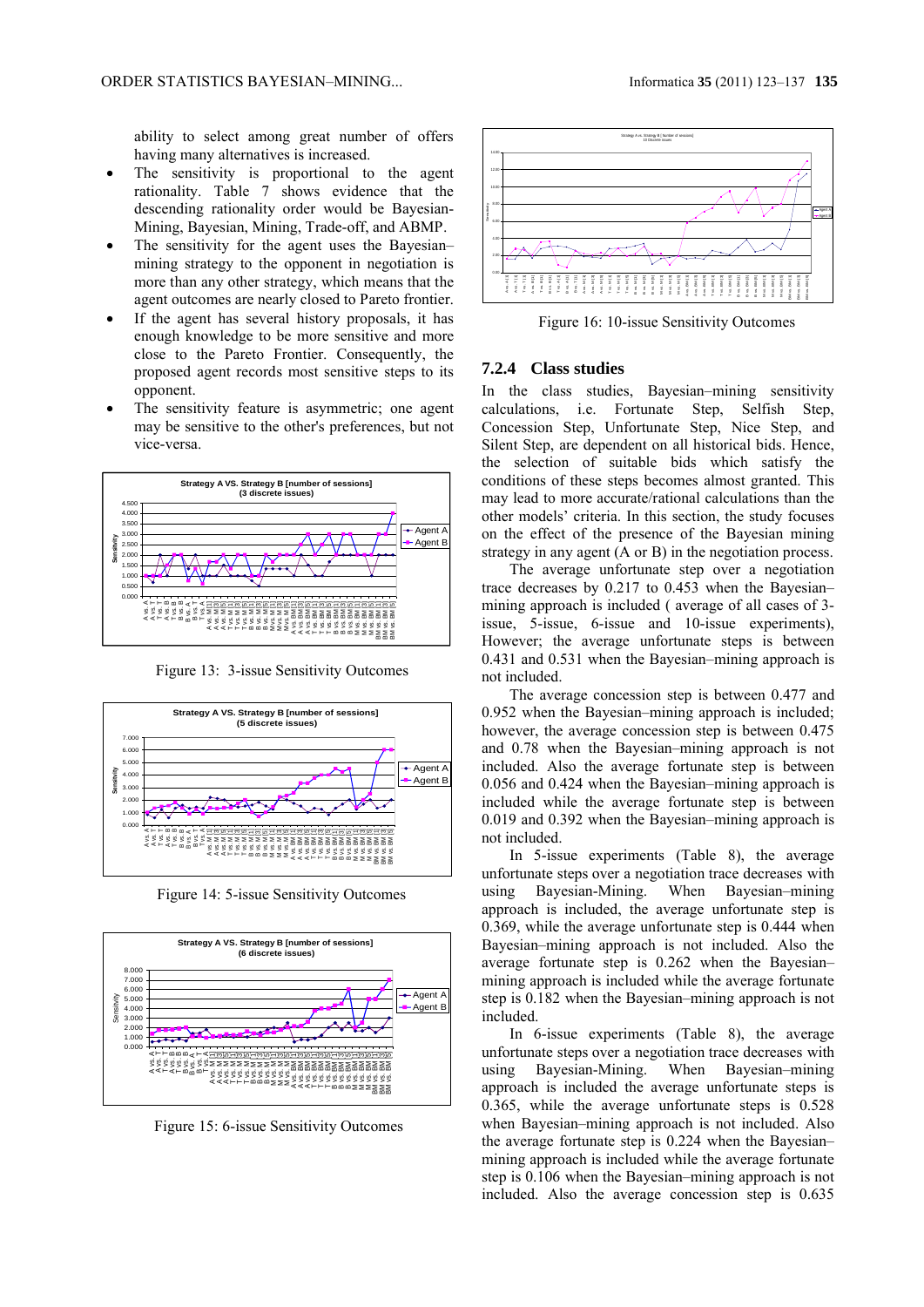when the Bayesian–mining approach is included while the average concession step is 0.545 when the Bayesian–mining approach is not included.

|        | <b>Bayesian-Mining</b> |                     |             |                                        |       |       |
|--------|------------------------|---------------------|-------------|----------------------------------------|-------|-------|
|        |                        | <b>Not included</b> |             | <b>Included</b>                        |       |       |
| Issues | Fortunate              | Concession          | Unfortunate | Unfortunate<br>Concession<br>Fortunate |       |       |
| 10     | 0.375                  | 0.673               | 0.473       | 0.409                                  | 0.828 | 0.294 |
| 6      | 0.106                  | 0.545               | 0.528       | 0.224                                  | 0.635 | 0.365 |
| 5      | 0.182                  | 0.541               | 0.444       | 0.262                                  | 0.580 | 0.396 |
| 3      | 0.041                  | 0.522               | 0.448       | 0.231                                  | 0.552 | 0.363 |

Table 8: Averages of Some Class Studies

For 10-issue as illustrated in Table 8, the average unfortunate steps over a negotiation trace decreases with using Bayesian-Mining. When Bayesian–mining approach is included the average unfortunate steps is 0.294, while the average unfortunate steps is 0.473 when Bayesian–mining approach is not included. Also the average fortunate step is 0.409 when the Bayesian– mining approach is included while the average fortunate step is 0.375 when the Bayesian–mining approach is not included.

From the previous analysis, it is illustrated that the size of the unfortunate steps for an agent that uses the Bayesian–mining approach is lower than other agent strategies. The frequency size of the concession and fortunate steps for the Bayesian–mining agent is higher than other types of agent. Consequently, the Bayesian– mining agent, in most cases, performs the steps that increase its opponent's utility being sensitive to its opponent needs.

## **8 Conclusion and future work**

This paper proposes an agent approach for automated multi-session multi-issue win-win competitive bilateral negotiation. The proposed approach exploits the historical and accumulated knowledge while negotiation advances between two competitive agents having the same number of issues, to select the suitable bid for both negotiating sides. In this research, the order statistics Bayesian–mining agent is used to estimate the opponent thinking, and then the enhanced trade-off is used to propose the counter-offer, reducing the processing cost in terms of number of rounds and increasing the chances of reaching an agreement with higher utilities for both competitive agents.

Extensive experiments are carried out to prove that the assumptions, hypothesis, and opponent modelling are effective. Furthermore, many proposed agent imperative features are verified. The proposed Bayesian–mining agent is sensitive and rational. When the agent meets its opponent, both parties win since they reach the negotiation agreement fast. Moreover, the Bayesian– mining agent utility is increased while negotiation sessions advance. However, its opponent utility is dependent on the related opponent preferences. Further experiments are conducted on large-scale data sets having 10-issue data set. It is proved that the Bayesian– mining strategy is valid for scalable number of issues.

Handling continuous issues should be investigated in the future. Studying how to minimize the large number of offers before starting the negotiation process is another topic that needs further investigations. It is also needed to get benefit from the domain knowledge to spur the negotiation skilfully. Our approach is based on negotiation strategies among rational agents; it could be worth investigating how to handle cases when our rational agent negotiates with irrational or emotional agent.

## **Acknowledgement**

The authors are deeply indebted to Prof. Atef AbdelMeneim who have thoroughly revised the proposed statistical approach; his valuable input has enriched our work.

## **References**

- [1] T. Bosse, C.M. Jonker (2005). Human vs. Computer Behaviour in Multi-Issue Negotiation, *Proceedings of the 1st International Workshop on Rational, Robust, and Secure Negotiations in Multi-Agent Systems,* IEEE Computer Society Press, pp. 11-24.
- [2] T. Bosse, C.M. Jonker, L.V der Meij, V. Robu, J. Treur (2005). A System for Analysis of Multi-Issue Negotiation, *Software Agent-Based Applications, Platforms and Development* Kits, R. Unland, M. Klusch and M. Calisti, eds, Birkhaeuser Publishing Company. pp. 253-280.
- [3] L. Breierova, M. Choudhari (2001), *An Introduction to Sensitivity Analysis*, Massachusetts Institute of Technology MIT.
- [4] G. Casella, S. Fienberg, I. Olkin (1999). *Mathematical Statistics A Unified Introduction*, Springer-Verlag New York, Inc.
- [5] S. Chakrabarti, E. Cox, E. Frank, R.H. Güting, J.H., X. Jiang, M. Kamber, S.S. Lightstone, T.P. Nadeau, R.E.N.D Pyle, M. Refaat, M. Schneider, T.J. Teorey, I.H. Witten, (2009). *Data mining know it all*, Elsevier Inc.
- [6] Y.M. Chen, P. Huang (2009). "Agent-based bilateral multi-issue negotiation scheme for emarket transactions", Elsevier Science Publishers B. V. Amsterdam, , The Netherlands, Volume 9, pp. 1057-1067.
- [7] R.M. Coehoorn, N.R. Jennings (2004). Learning an Opponent's Preferences to Make Effective Multi-Issue Negotiation Trade-Offs, *Proc. of 6th International Conference on E-Commerce*, pp. 59- 68.